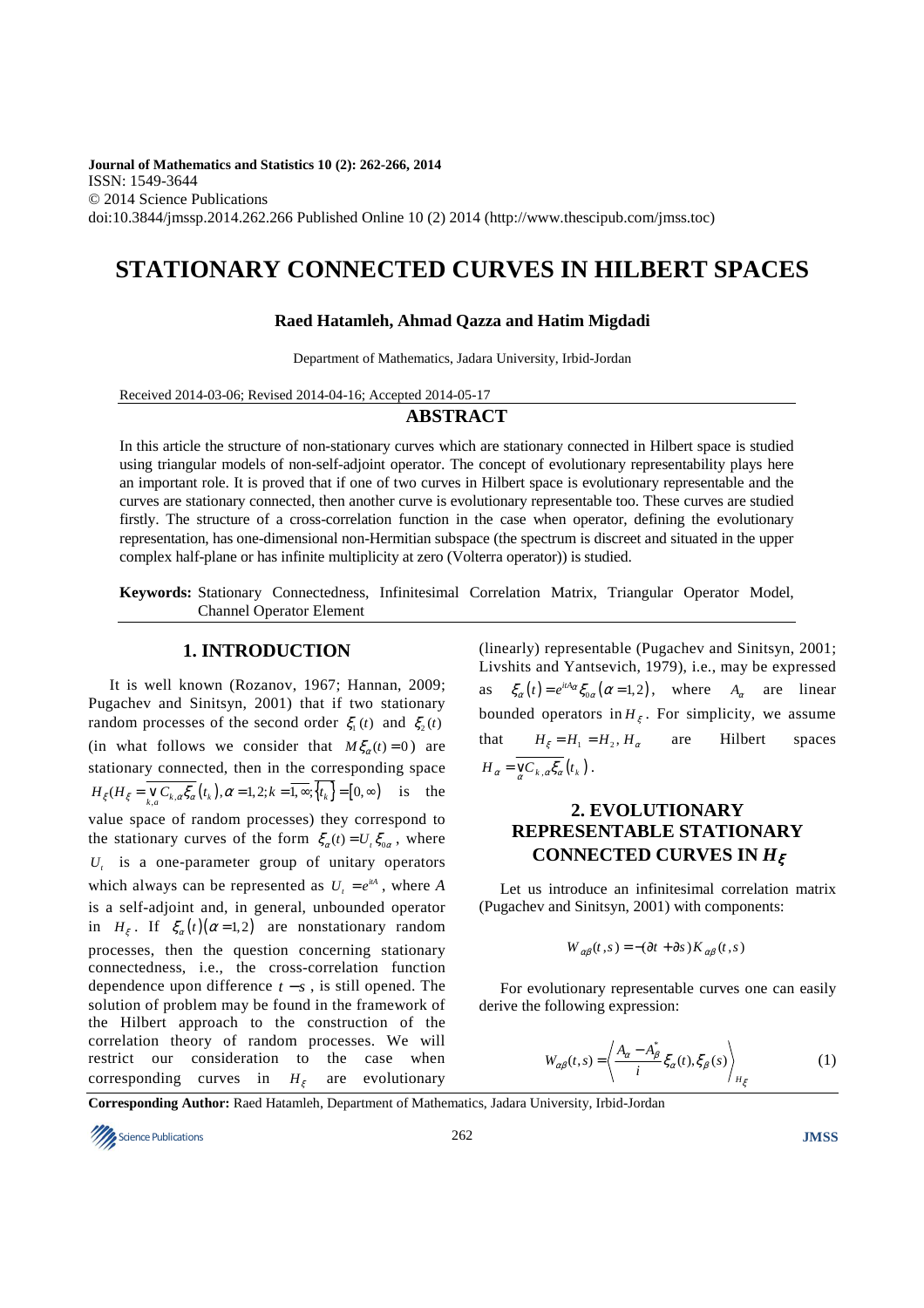### **Lemma 1.**

In order for two random processes to be stationary connected, it is necessary and sufficient that  $K_{12}(t,s)$  satisfies the equation:

$$
(\partial t + \partial s) K_{12}(t, s) = 0 \tag{2}
$$

The necessity is evident, since, in the case of stationary connected processes,  $K_{12}(t,s)$  depends on the difference  $t - s$  and, for the proof of sufficiency, the new variables  $U = t + s$ ,  $V = t - s$  should be introduced in Equation 2.

### **Theorem 1.**

If the random processes are stationary connected and are evolutionary representable, then  $A_2 = A_1^*$ .

#### **Proof.**

Let  $(K_{\alpha,\beta}(t,s))$  be the correlation matrix for a vector random process  $(\xi_1(t), \xi_2(t)) \in H_{\xi}$ . Then the following representation for  $K_{\alpha,\beta}(t,s)$  in  $H_{\xi}$  is valid,  $K_{\alpha\beta}(t,s) = \langle \xi_{\alpha}(t), \xi_{\beta}(s) \rangle_{H_{\xi}}$ , where  $\xi_{1}(t), \xi_{2}(t)H_{\xi}$  are corresponding curves in Hilbert space  $H_{\xi}$ . Since, by hypothesis,  $\xi_{\alpha}(t)$  are evolutionary representable:

$$
K_{\alpha\beta}(t,s) = \left\langle e^{itAa} \xi_{0\alpha}, e^{isA} \xi_{0\beta} \right\rangle_{H_{\xi}}
$$

In view of the stationary connectedness,  $K_{12}(t,s) = 0$ (Lemma 1) and:

$$
\left(W_{\alpha\beta}(t,s)\right) = \begin{pmatrix} W_{11}(t,s) & 0 \\ 0 & W_{22}(t,s) \end{pmatrix}
$$

From the other hand:

$$
W_{12}(t,s) = \left\langle \frac{A_1 - A_2^*}{i} \xi_1(t), \xi_2(s) \right\rangle_{H_{\xi}}
$$

Hence, it follows from the stationary connectedness that:

$$
\left\langle \left( A_1 - A_2^* \right) \sum_{j=1}^n a_j \xi_1(t_j), \sum_{l=1}^m b_l \xi_2(t_l) \right\rangle_{H_{\xi}} = 0
$$

**IMSS** 3 Dence Publications **JMSS JMSS** 

i.e.:

$$
\left\langle \left(A_1 - A_2^*\right)h_1, h_2 \right\rangle_{H_\xi} = 0
$$

where,  $h_1, h_2$  are elements of linear span  $L = \bigvee_{k,a} C_{k,\alpha} \xi_{k,\alpha}(t_k)$ . Proceeding to a closure of *L*, we derive that  $A_1 = A_2^*$  or  $A_2 = A_1^*$ .

Hence, if  $\xi_1(t)$  and  $\xi_2$ are evolutionary representable and stationary connected, then in  $H_{\xi}$  they are expressed as:

$$
\xi_1(t) = e^{itA} \xi_{01}, \xi_2(t) = e^{itA} \xi_{02},
$$

and the matrix  $(W_{\alpha\beta}(t,s))$  is given by:

$$
W_{\alpha\beta}(t,s) =
$$
\n
$$
\begin{pmatrix} 2\operatorname{Im}A\xi_{1}(t), \xi_{1}(s) \rangle_{H_{\xi}} & 0 \\ 0 & -\langle 2\operatorname{Im}A\xi_{2}(t), \xi_{2}(s) \rangle_{H_{\xi}} \end{pmatrix}.
$$
\n(3)

For the stationary and stationary connected curves  $A_1 = A_2 = A = A^*$ , we arrive to the well-known representation of the stationary vector curve in  $H_{\xi}$ :  $\xi_{\alpha}(t) = e^{i\alpha t} \xi_{0\alpha}(\alpha = 1,2)$  (Rozanov, 1967).

In the subsequent discussion, we restrict our consideration to the most interesting case for application, when the subspace  $\text{Im} AH_{\xi}$  is finite-dimensional and let *r* be the subspace dimension.

If the nonstationarity rank of the vector curve  $(\xi_1(t), \xi_2(t))$  in  $H_{\xi}$  is defined as maximal rank of quadratic forms:

$$
\Phi[z] = \sum_{k,l=1}^{N_1,N_2} \left\langle \hat{W}(t_k,t_l) \overrightarrow{z_k}, \overrightarrow{z_l} \right\rangle_{E_2}, \overrightarrow{z_k} = \begin{pmatrix} z_k^{(1)} \\ z_k^{(2)} \end{pmatrix}
$$

 $z_k^{(1,2)}$  are complex numbers, then, in the case of  $\dim \overline{\mathrm{Im} A H} = r$ , one may show that the nonstationarity rank does not exceed 2*r* .

Really, if the operator *A* is included in the operator complex (Livshits and Yantsevich, 1979; Zolotarev, 2003),  $K = (A, H_z, g_1, \dots, g_r, (J_m))$ , where  $(J_m)$  is an involutive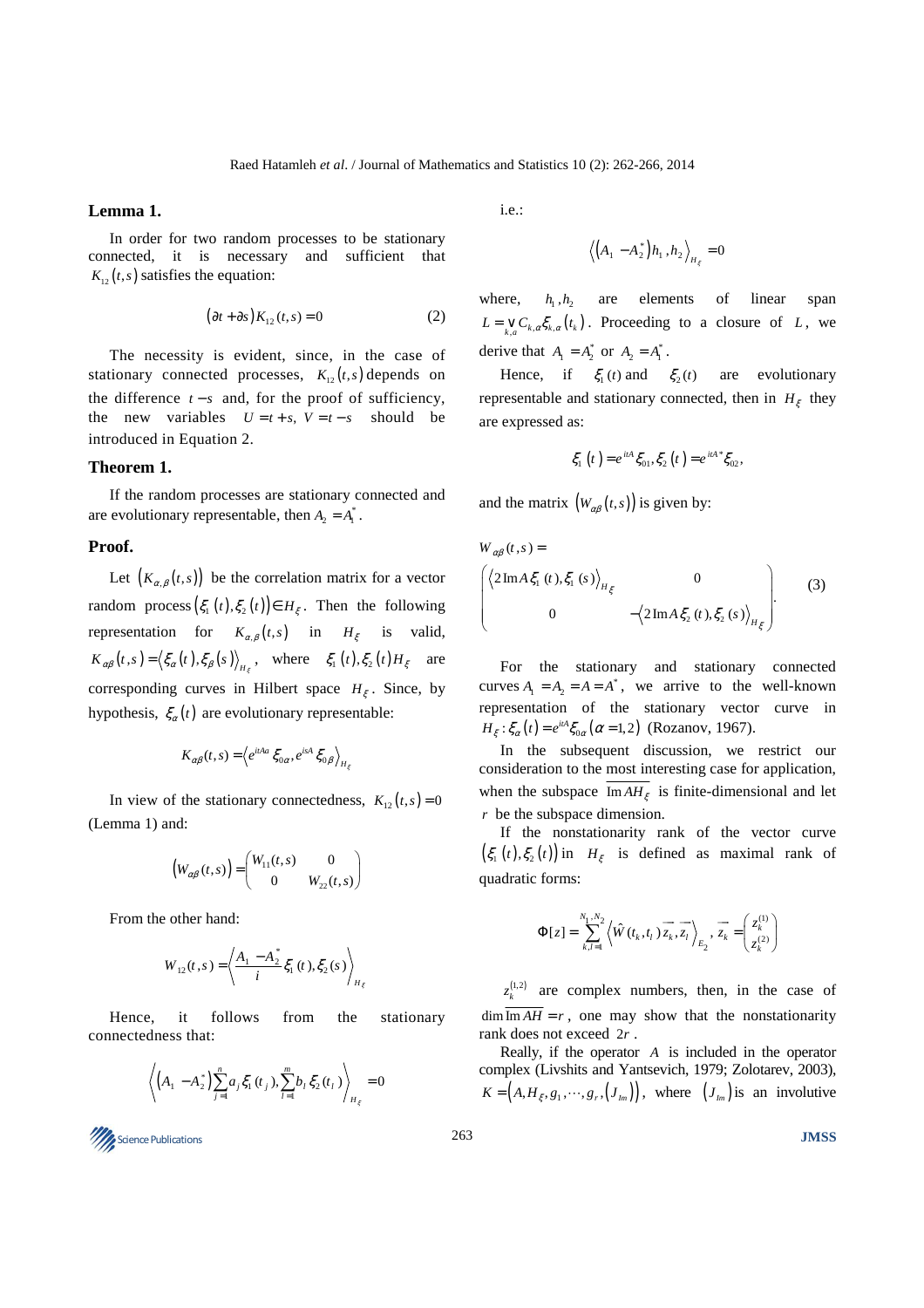matrix  $J_{lm} = J_{lm}$  and  $\sum_{p=1}^{n} J_{ip} J_{pm}$  $\left(J_{lm} = \overline{J_{lm}} \text{ and } \sum_{p=1}^{r} J_{ip} J_{pm} = \delta_{im} \right)$ , then we obtain the following expression for  $W_{\alpha\beta}(t,s)$ :

$$
W_{\alpha\beta}(t,s) = \begin{pmatrix} \sum_{l,m=1}^{r} \varphi_l J_{lm} \overline{\varphi_m(S)} & 0 \\ 0 & -\sum_{l,m=1}^{r} \psi_l J_{lm} \overline{\psi_m(S)} \end{pmatrix}
$$
(4)

where:

$$
\varphi_{l}(t) = \left\langle e^{itA} \xi_{01}, g_{l} \right\rangle_{H_{\xi}}, \psi_{l}(t) = \left\langle e^{itA^{*}} \xi_{02}, g_{l} \right\rangle_{H_{\xi}} \tag{5}
$$

Then we have:

$$
\Phi[z] = \sum_{l,m=1}^{r} J_{lm} u_l \overline{u_{\beta}} - \sum_{l,m=1}^{r} J_{lm} v_l \overline{v_{\beta}}
$$

where:

$$
u_{l} = \sum_{k=1}^{N_{1}} \phi_{l} (t_{k}) z_{k}^{(1)}, v_{l} = \sum_{j=1}^{N_{2}} \psi_{l} (t_{j}) z_{j}^{(2)}
$$

hence it follows that the rank of  $\Phi[z]$  does not exceed the doubled rank of matrix  $(J_{Im})$ , i.e.,  $2r$ .

## **Theorem 2.**

If two curves in  $H_{\xi}$  are stationary connected and one of them is evolutionary representable, then another curve is also evolutionary representable.

#### **Proof.**

Let  $\xi_1(t)$  be evolutionary representable curve, i.e.,  $\xi_1(t) = e^{itA} \xi_{01}$ . In view of stationary connectedness:

$$
W_{12}(t,s) = -(\partial t + \partial s) K_{12}(t,s) = 0
$$

But:

$$
(\partial t + \partial s) K(t, s) = (\partial t + \partial s) \langle \xi_1(t), \xi_2(s) \rangle_{H_{\xi}}
$$
  
=  $\langle \frac{d\xi_1(t)}{dt}, \xi_2(s) \rangle_{H_{\xi}} + \langle \xi_1(t), \frac{d\xi_2(s)}{ds} \rangle_{H_{\xi}}$ 

264 Science Publications **JMSS** 

$$
= \left\langle iA \xi(t), \xi_2(s) \right\rangle_{H_{\xi}} + \left\langle \xi_1(t), \frac{d\xi_2(s)}{ds} \right\rangle_{H_{\xi}}
$$

$$
= \left\langle \xi_1(t), -iA^* \xi_2(s) + \frac{d\xi_2(s)}{ds} \right\rangle_{H_{\xi}}
$$

Hence, it follows (compare with the proof of Theorem 1) that:

$$
\left\langle h, -iA^* \xi_2(s) + \frac{d \xi_2(s)}{ds} \right\rangle_{H_{\xi}} = 0, \forall h \in H_{\xi},
$$

i.e.:

$$
-iA^* \xi_2(s) + \frac{d\xi_2(s)}{ds} = 0 \text{ or } \xi_2(s) = e^{itA^*} \xi_{02}
$$

# **3. THE STRUCTURE OF**  $W_{12}(t,s)$  **AND**  $K_{12}(t,s)$  **FOR STATIONARY CONNECTED CURVES IN** *H<sup>ξ</sup>*

Now we proceed to the investigation of  $(W_{\alpha\beta}(t,s))$ for the dissipative operator  $A \cdot J_{lm} = \delta_{lm}$  and:

$$
\left(W_{\alpha\beta}(t,s)\right) = \begin{pmatrix} \sum_{l=1}^{r} \phi_l\left(t\right) \overline{\phi_l\left(s\right)} & 0 \\ 0 & -\sum_{l=1}^{r} \psi_l\left(t\right) \overline{\psi_l\left(s\right)} \end{pmatrix}.
$$

If the dissipative operator *A* has discreet spectrum:

$$
\sigma(A) = \left\{ \alpha_k + i \frac{\beta_k^2}{2} \right\}_{k=1}^{\infty}, with \sum_{k=1}^{\infty} \beta_k^2 < \infty
$$

then, if  $r = 1$ , the functions  $\varphi(t)$  and  $\psi(t)$  (index *l* is omitted) may be restored only by spectrum and initial values  $\xi_{01}$  and  $\xi_{02}$ .

# **Theorem 3.**

Let:

$$
\left\{\lambda_k = \alpha_k + i\frac{\beta_k^2}{2}\right\}, k = \overline{1, \infty}
$$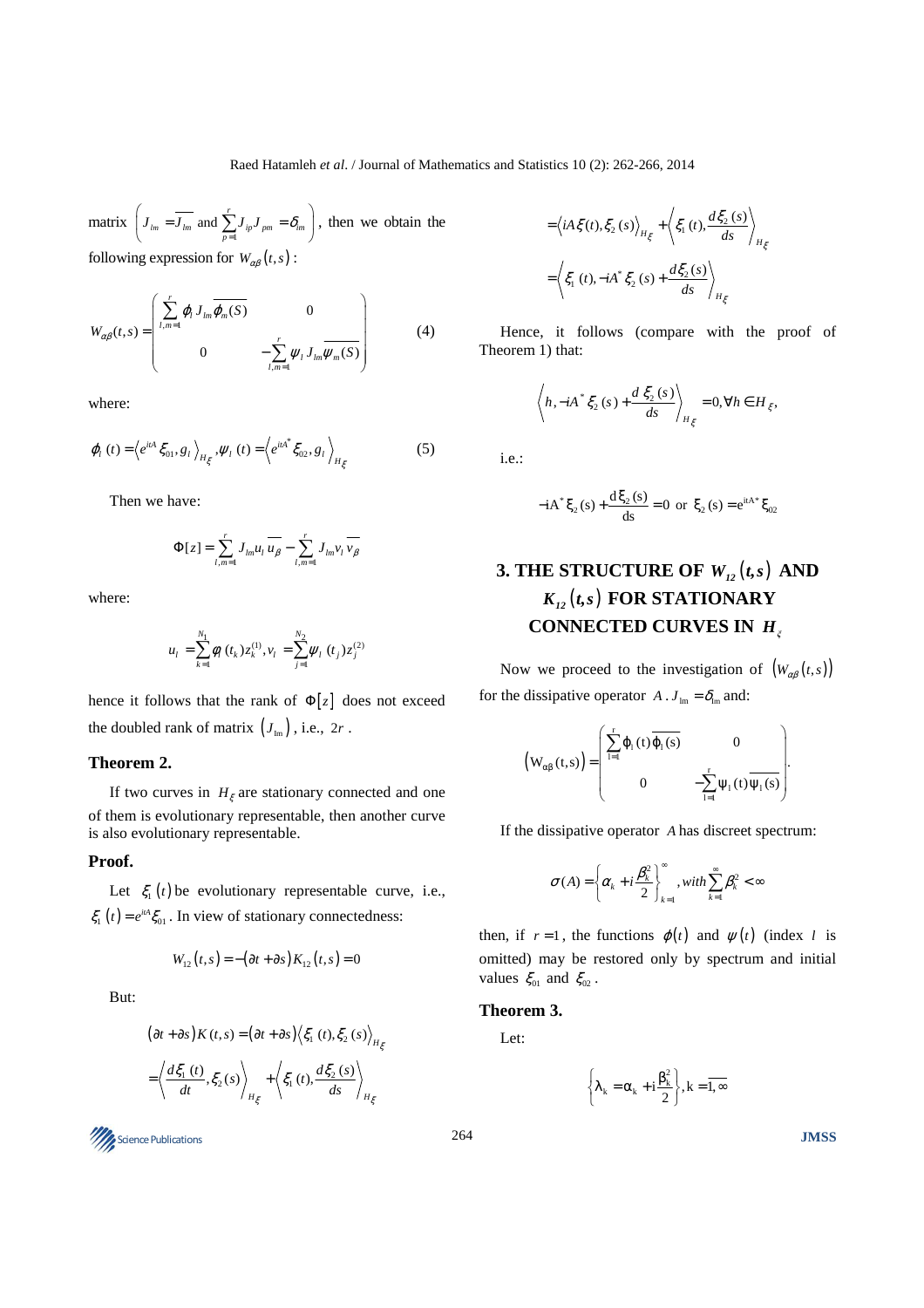be arbitrary complex numbers in upper complex half plane and:

$$
\sum_{k=1}^{\infty}\beta_k^2<\infty,
$$

and  $a_1, a_2, \dots, b_n, b_2, \dots$  be arbitrary sequences with:

$$
\sum_{k=l}^{\infty}\Bigl|a_k\Bigr|^2<\infty\,and\,\sum_{k=l}^{\infty}\Bigl|b_k\Bigr|^2<\infty
$$

Then there exists the evolutionary representable Gauss vector process with matrix Equation 6 and 7:

$$
W_{\alpha\beta}(t,s) = \begin{pmatrix} \varphi(t)\overline{\varphi(s)} & 0\\ 0 & \psi(t)\overline{\psi(s)} \end{pmatrix}
$$

where:

$$
\varphi(t) = \sum_{k=1} \alpha_k \Lambda_k(t), \psi(t) = \sum_{k=1} b_k \Lambda_k^*(t)
$$
 (6)

with:

$$
\Lambda_{k}(t) = -\frac{1}{2\pi i} \int_{r} e^{-it\lambda} \frac{\sqrt{2 \operatorname{Im} \lambda_{k}}}{\overline{\lambda_{k}} - \lambda} \prod_{j=1}^{k-1} \frac{\lambda_{j} - \lambda}{\overline{\lambda_{j}} - \lambda} d\lambda
$$
\n
$$
\Lambda_{k}^{*}(t) = -\frac{1}{2\pi i} \int_{r} e^{-it\lambda} \frac{\sqrt{2 \operatorname{Im} \lambda_{k}}}{\lambda_{k} - \lambda} \prod_{j=k+1}^{\infty} \frac{\overline{\lambda_{j}} - \lambda}{\lambda_{j} - \lambda} d\lambda. \tag{7}
$$

### **Proof.**

Let us build a triangular model of operator  $\hat{A}$  acting in the space  $\ell^2$  with the help of the set of  $\lambda_1, \lambda_2, \cdots$ (Livshits and Yantsevich, 1979; Zolotarev, 2003). Then consider in  $\ell^2$  the model curves:

$$
\xi_1(t) = e^{it\hat{A}} \xi_{01}, \xi_2(t) = e^{it\hat{A}^*} \xi_{02}
$$

where:

$$
\xi_{01} = \begin{pmatrix} \alpha_1 \\ \alpha_2 \\ \vdots \end{pmatrix}, \xi_{02} = \begin{pmatrix} b_1 \\ b_2 \\ \vdots \end{pmatrix}
$$

Taking into account the expressions (5) for  $\varphi(t)$  and  $\psi(t)$ , with  $A = \hat{A}$  and the expressions for  $e^{it\hat{A}}$  and  $e^{it\hat{A}^*}$ via the corresponding resolvents:

$$
e^{itB}=-\frac{1}{2\pi i}\oint\limits_{\gamma}e^{-it\lambda}\left(B-\lambda I\right)^{-1}d\lambda,\left\Vert B\right\Vert <\infty
$$

the contour  $\gamma$  encloses the spectrum of operator *B* (Pugachev and Sinitsyn, 2001), we obtain the expressions (6) and (7).

The existence of Gauss vector processes results from the possibility of the correlation matrix  $(K_{\alpha\beta}(t,s))$  to be restored by the scalar products calculations:

$$
K_{\alpha\beta}(t,s) = \left\langle e^{it\hat{A}} \xi_{0\alpha}, e^{is\hat{A}^*} \xi_{0\beta} \right\rangle_{H_{\xi}}
$$

The Gauss complex valued vector process  $(\xi_1(t), \xi_2(t))$  may be reconstructed, but not uniquely defined, by the correlation matrix (Hannan, 2009).

In our case, the most interesting is the structure:

$$
K_{12}(t,s) = \left\langle e^{i(t-s)\hat{A}} \xi_{01}, \xi_{02} \right\rangle_{H_{\xi}}
$$

First we consider a case when:

$$
\xi_{02} = \begin{pmatrix} b_1 \\ b_2 \\ \vdots \end{pmatrix} = \hat{g}
$$

where,  $\hat{g}$  is a channel element of dissipative operator A with discrete spectrum. Then using results from chapter V (Livshits and Yantsevich, 1979) we derive the expression:

$$
K_{12}(t-s) = \sum_{l=1}^{\infty} \alpha_l \Lambda_l(t-s)
$$
 (8)

where,  $\Lambda_l(t)$  are special  $\Lambda$ -functions (Livshits and Yantsevich, 1979) built only by the operator spectrum  $\{\lambda_k\}$ . For example, if all  $\lambda_k$  are different, then:

$$
\Lambda_l(t) = \sum_{j=1}^{\infty} d_{l,j} e^{it\lambda_j}
$$

If  $\xi_{02} = \hat{g}$ , then we can derive similar expression (8) for  $K_{12}(t-s)$  using formula: